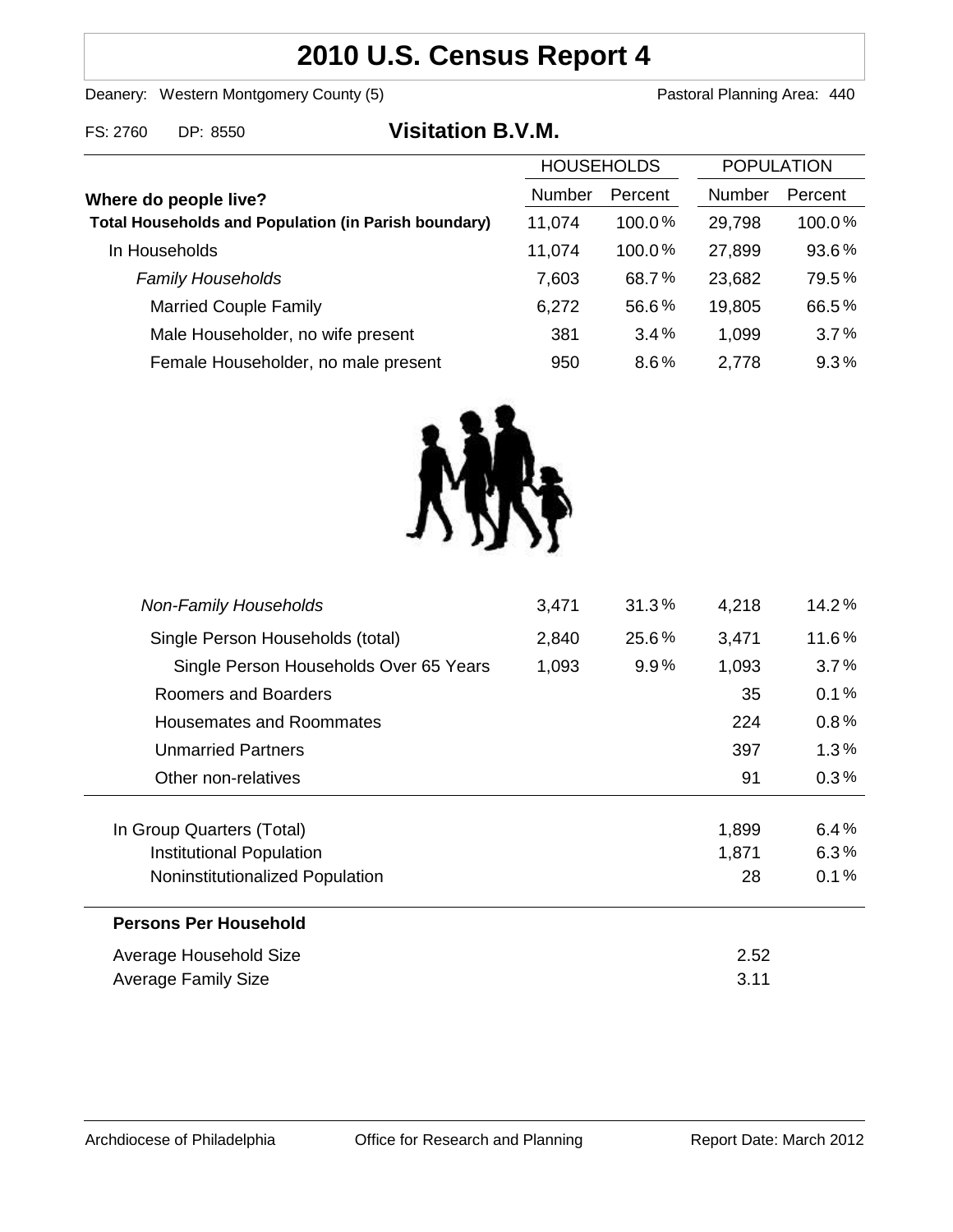# **2010 U.S. Census Report 4**

Deanery: Western Montgomery County (5) Deanery: Western Montgomery County (5)

FS: 2760 DP: 8550 **Visitation B.V.M.**

|                                                      |                  | <b>POPULATION</b> |  |
|------------------------------------------------------|------------------|-------------------|--|
| Where do Children - Under Age 18 Live?               | <b>Number</b>    | Percent           |  |
| Total Children - Under Age 18 (in Parish boundary)   | 6,108            | 100.0%            |  |
| In Households                                        | 6,078            | 99.5%             |  |
| Householder or spouse is under 18                    | $\boldsymbol{0}$ | 0.0%              |  |
| With Related:                                        |                  |                   |  |
| Married-Couple Family                                | 4,747            | 77.7%             |  |
| Male Householder, No Wife Present                    | 234              | 3.8%              |  |
| Female Householder, No Husband Present               | 655              | 10.7%             |  |
| <b>Other Related Householder</b>                     | 70               | 1.1%              |  |
| <b>With Non-Relatives</b>                            | 52               | 0.9%              |  |
| Grandparent Householder                              | 320              | 5.2%              |  |
| In Group Quarters                                    | 30               | 0.5%              |  |
| Institutionalized population                         | 30               | 0.5%              |  |
| Noninstitutionalized population                      | $\boldsymbol{0}$ | 0.0%              |  |
| Where do Adults - Age 65 and Older - Live?           |                  |                   |  |
| Total Adults - Age 65 and Older (in Parish boundary) | 4,287            | 100.0%            |  |
| In Households                                        | 4,219            | 98.4%             |  |
| Family Households:                                   | 3,023            | 70.5%             |  |
| Is Householder or Spouse                             | 2,589            | 60.4%             |  |
| With Other Relative Householder                      | 61               | 1.4%              |  |
| With Non-Related Householder                         | 18               | 0.4%              |  |
| is Parent                                            | 236              | 5.5%              |  |
| is Parent-in-Law                                     | 119              | 2.8%              |  |
| In Non-family Households:                            | 1,196            | 27.9%             |  |
| Male Living Alone                                    | 307              | 7.2%              |  |
| Male not Living Alone                                | 31               | 0.7%              |  |
| Female Living Alone                                  | 786              | 18.3%             |  |
| Female not Living Alone                              | 21               | 0.5%              |  |
| Other                                                | 50               | 1.2%              |  |
| In Group Quarters                                    | 68               | 1.6%              |  |
| Institutionalized population                         | 64               | 1.5%              |  |
| Noninstitutionalized population                      | 4                | 0.1%              |  |
| Housing Units in the Parish boundary                 |                  |                   |  |
| <b>Total Housing Units</b>                           | 11,649           | 100.0%            |  |
| Occupied                                             | 11,074           | 95.1%             |  |
| Owner-Occupied                                       | 8,736            | 75.0%             |  |
| Renter-Occupied                                      | 2,338            | 20.1%             |  |
| Vacant                                               | 575              | 4.9%              |  |

Archdiocese of Philadelphia **Office for Research and Planning** Report Date: March 2012